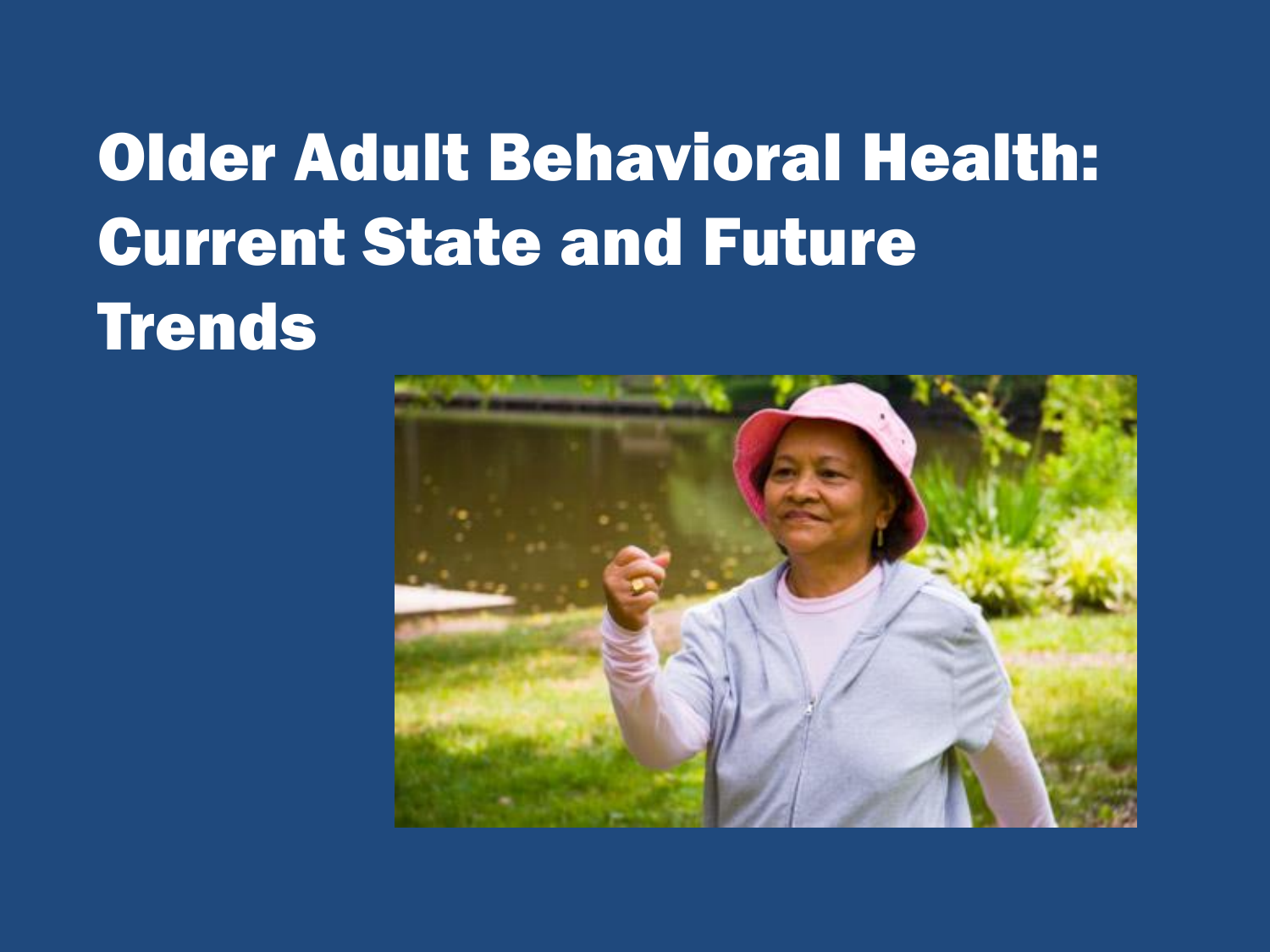#### Population 65 Years and Older by Size and Percent of Total Population: 1900 to 2010

(For more information on confidentiality protection, nonsampling error, and definitions, see www.census.gov /prod/cen2010/doc/sf1.pdf)

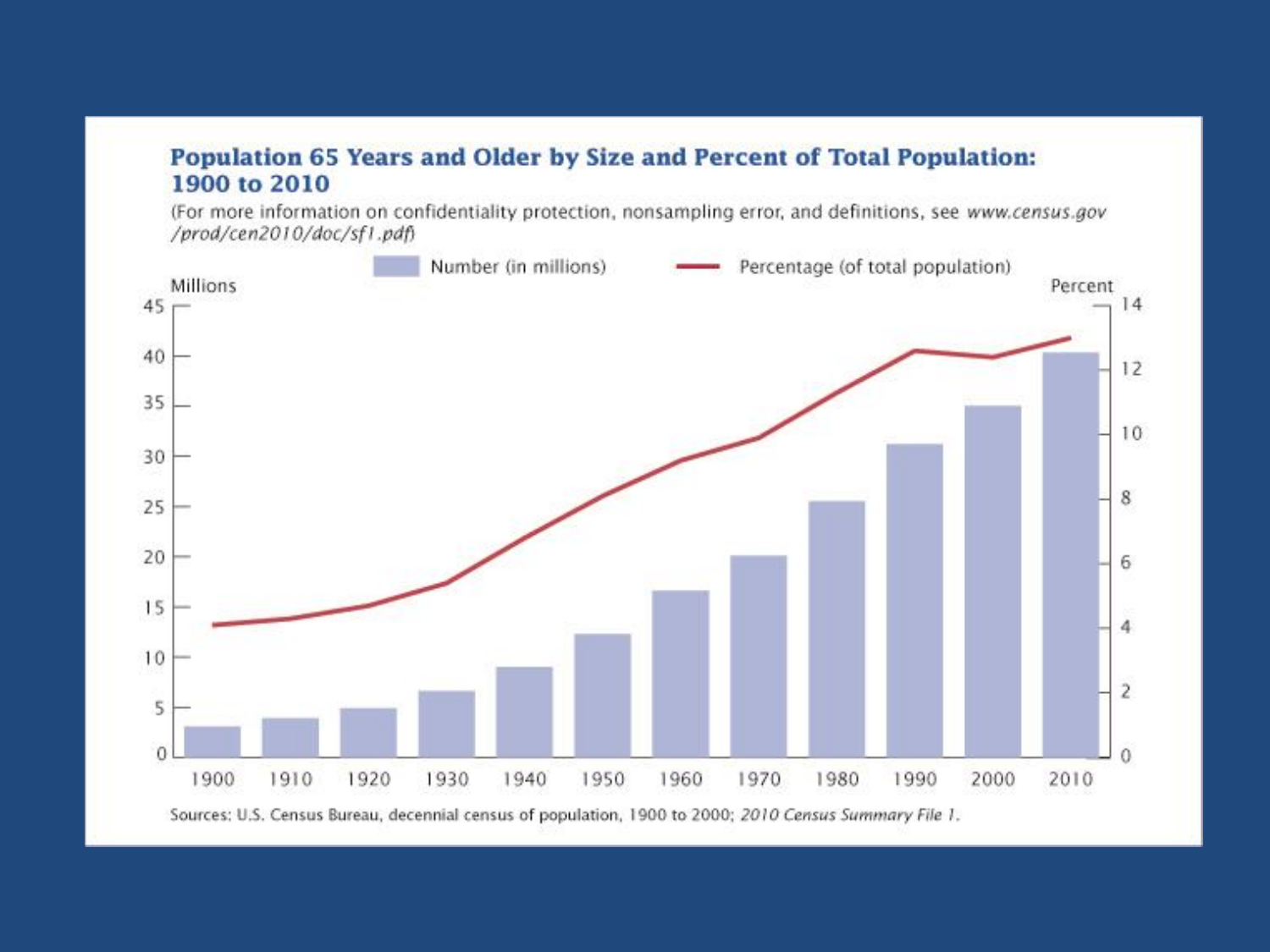

# Growth and Diversity

 $\div$  King County - 60+ population will grow from the current 16% to nearly a quarter of county residents by 2025.

 $\mathbf{\hat{P}}$  Racial and ethnic minority groups are expected to grow from 20% of the U.S. older adult population to 42% by 2050.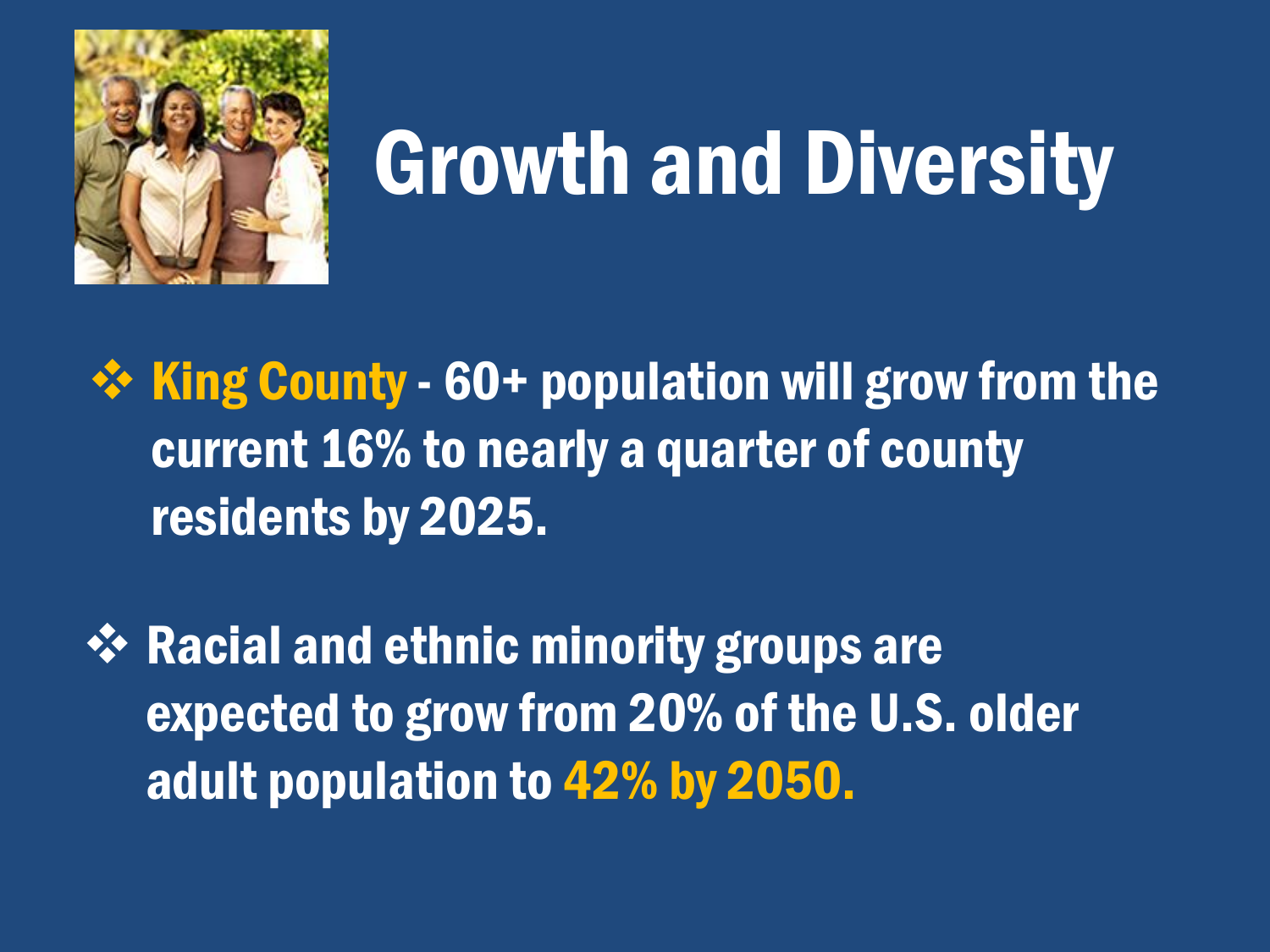

#### Currently about 8% of KC residents 60+ have incomes below the poverty level.

African-Americans, Native Americans, and Asian Pacific Islanders live in poverty at rates approximately double the county average.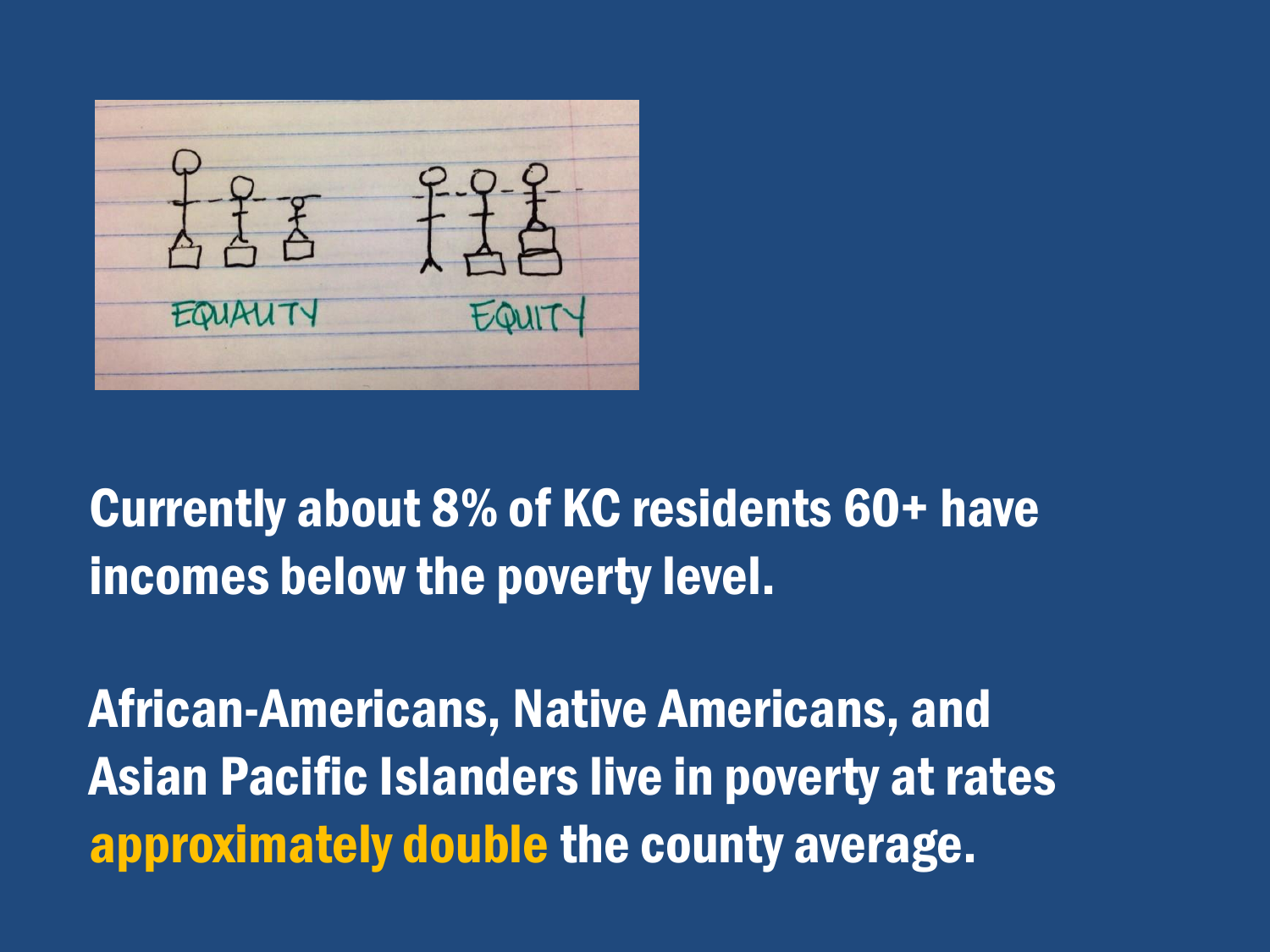# Co-Morbidity



**External Approximately 80% of older Americans have at** least one chronic medical condition and about 60% suffer from two or more.

 $\diamondsuit$  **68% of all adults with mental health condition** have at least one other medical condition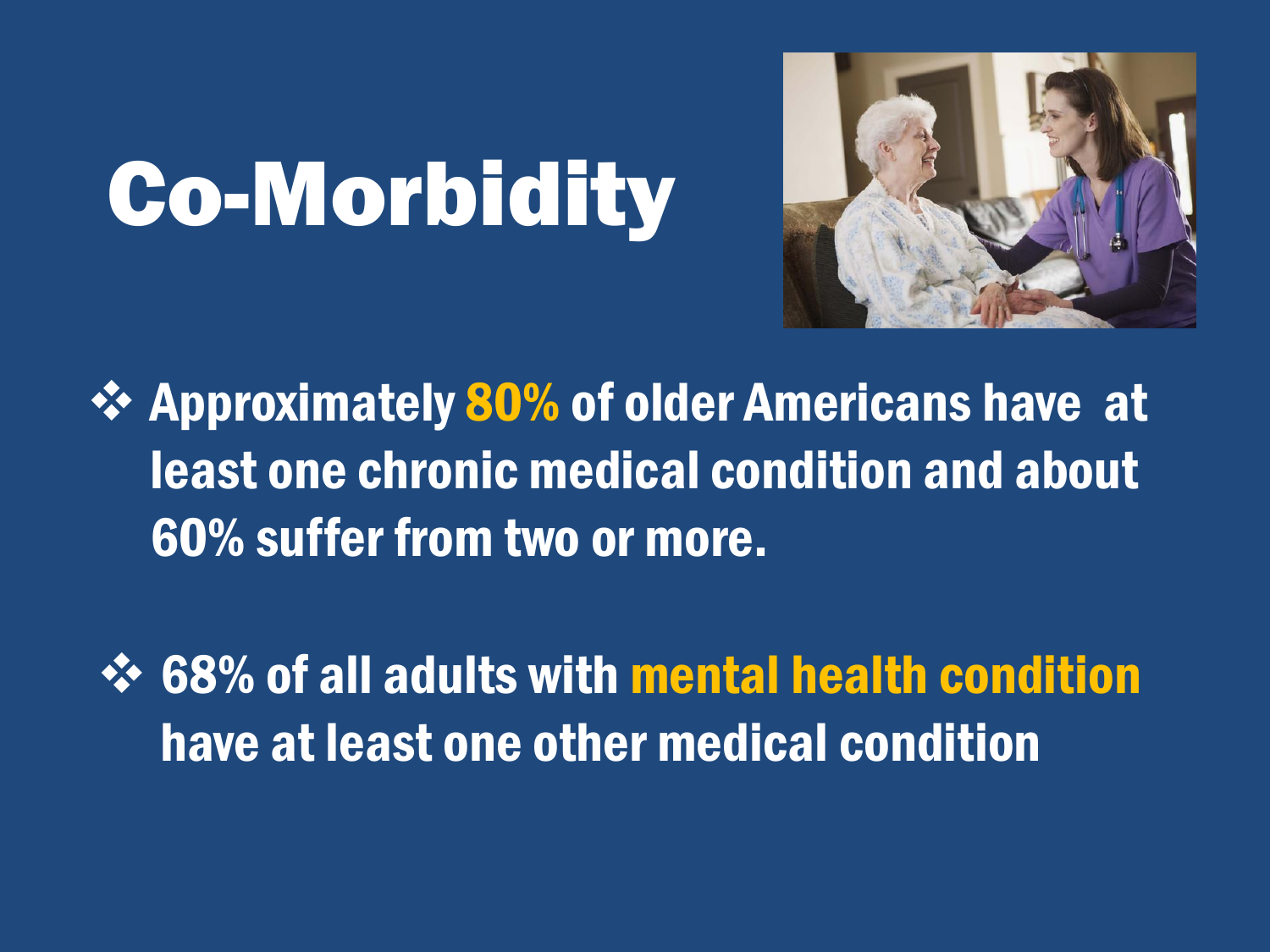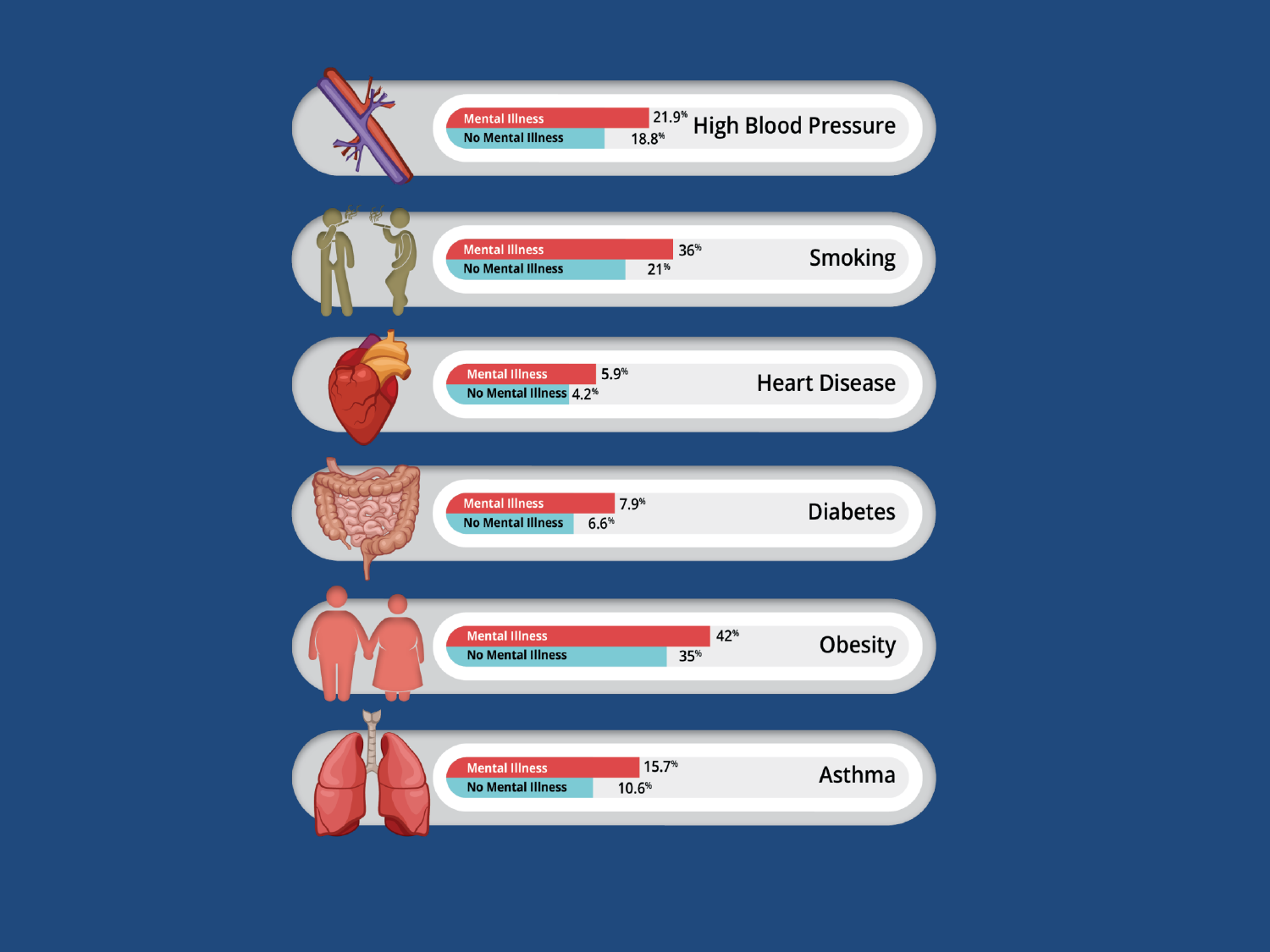# Mental Disorders

 $\div$  Approximately 20% of U.S. adults 65 + meet the diagnostic criteria for a mental disorder.

 $\div$  **The most common mental health problems** among older adults are anxiety, depression and severe cognitive impairments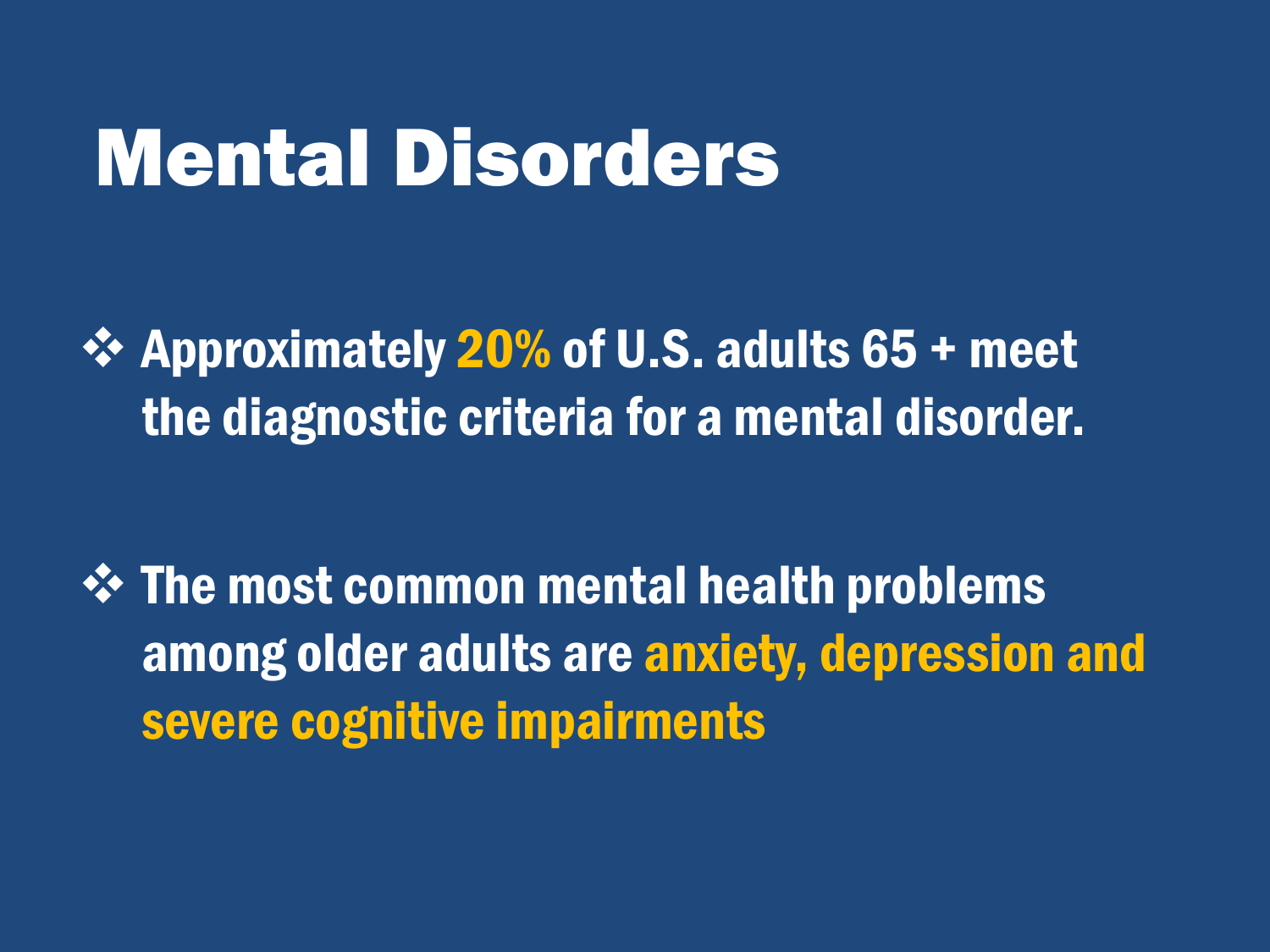## Substance Use Disorders

 $\triangleright$  As much as 16% of the U.S. older adult population is atrisk for or have a problem with alcohol use.

 $\triangleright$  In 2006, nearly 4% of older Americans were diagnosed with a substance use disorder\* .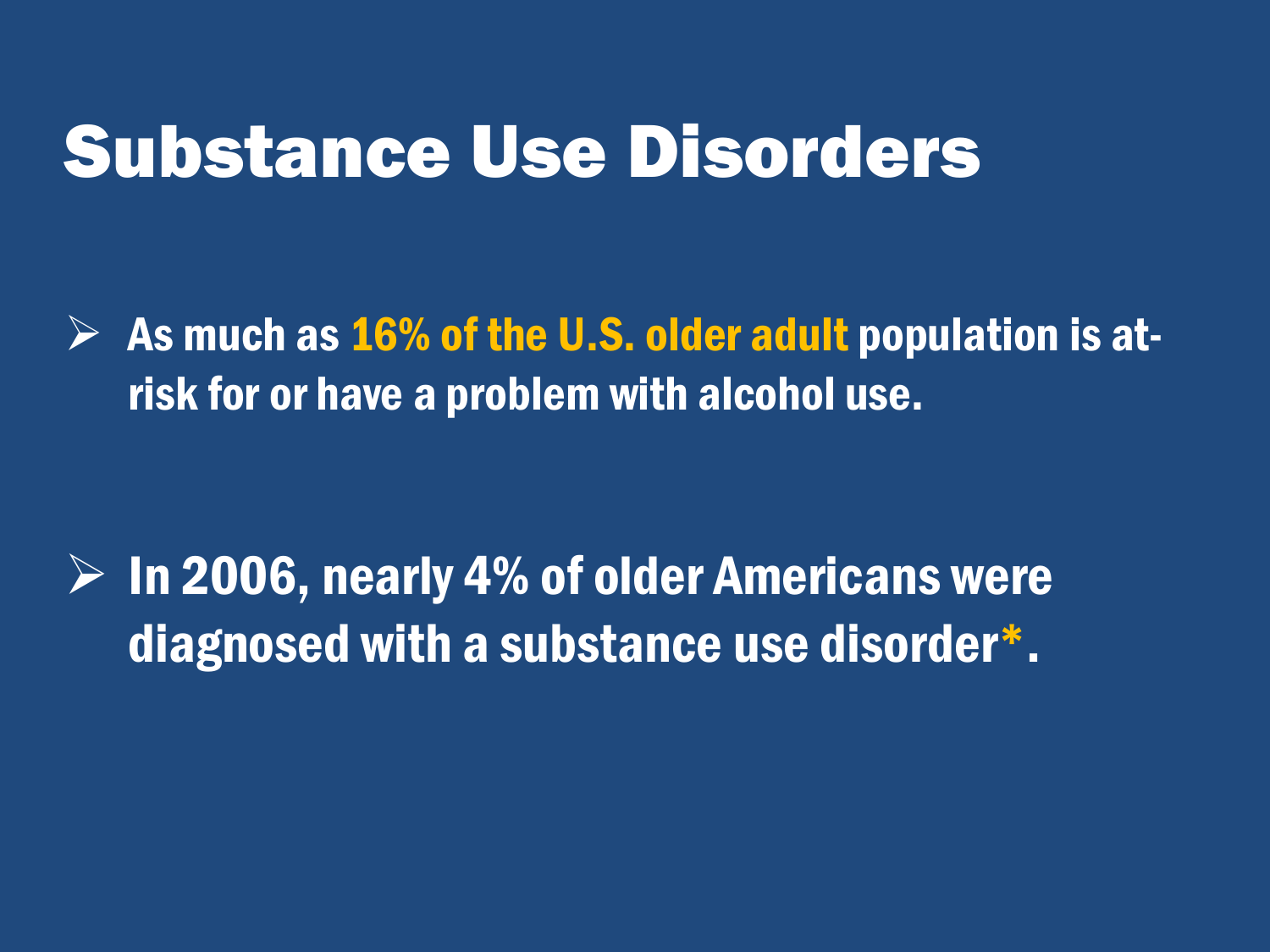$\triangleright$  The percentage of adults age 50+ admitted into substance use treatment nearly doubled from 1992 to 2008.

 $\triangleright$  The number of admissions that identified alcohol as the primary issued dropped by almost 25%, but the proportion that reported primary heroin abuse more than doubled (from 7.2 to 16%).

 $\triangleright$  The reported abuse of multiple substances nearly tripled during the same period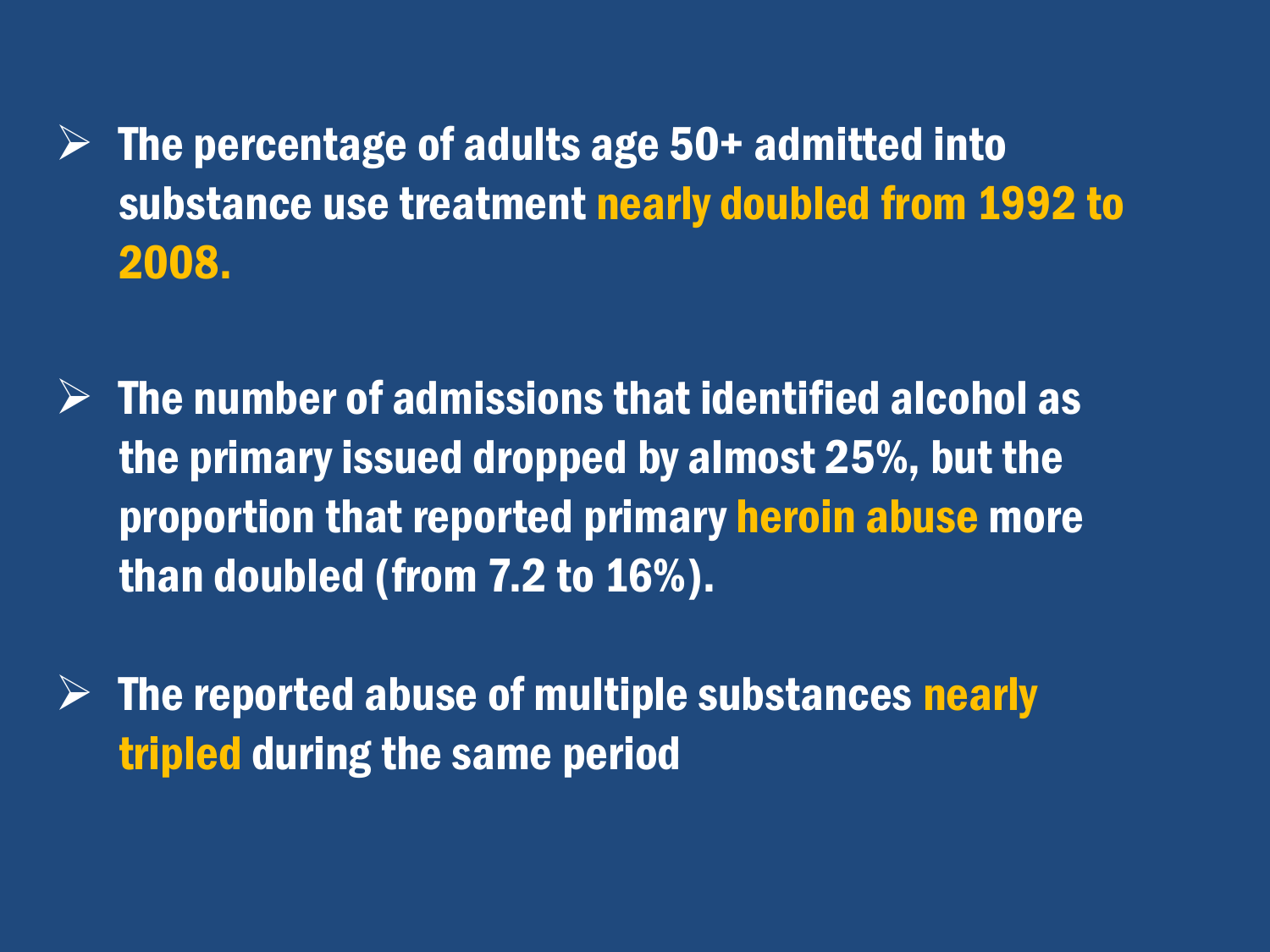

# Prescription Drug **Misuse**

 $\Diamond$  Estimated that the number of older adults nationwide who misuse of prescription medications will more than double from 911,000 in 2001 to 2.7 million in 2020.

 $\div$  **Approximately one in five older Americans are affected by** combined difficulties with alcohol and medication misuse, yet are rarely diagnosed and treated.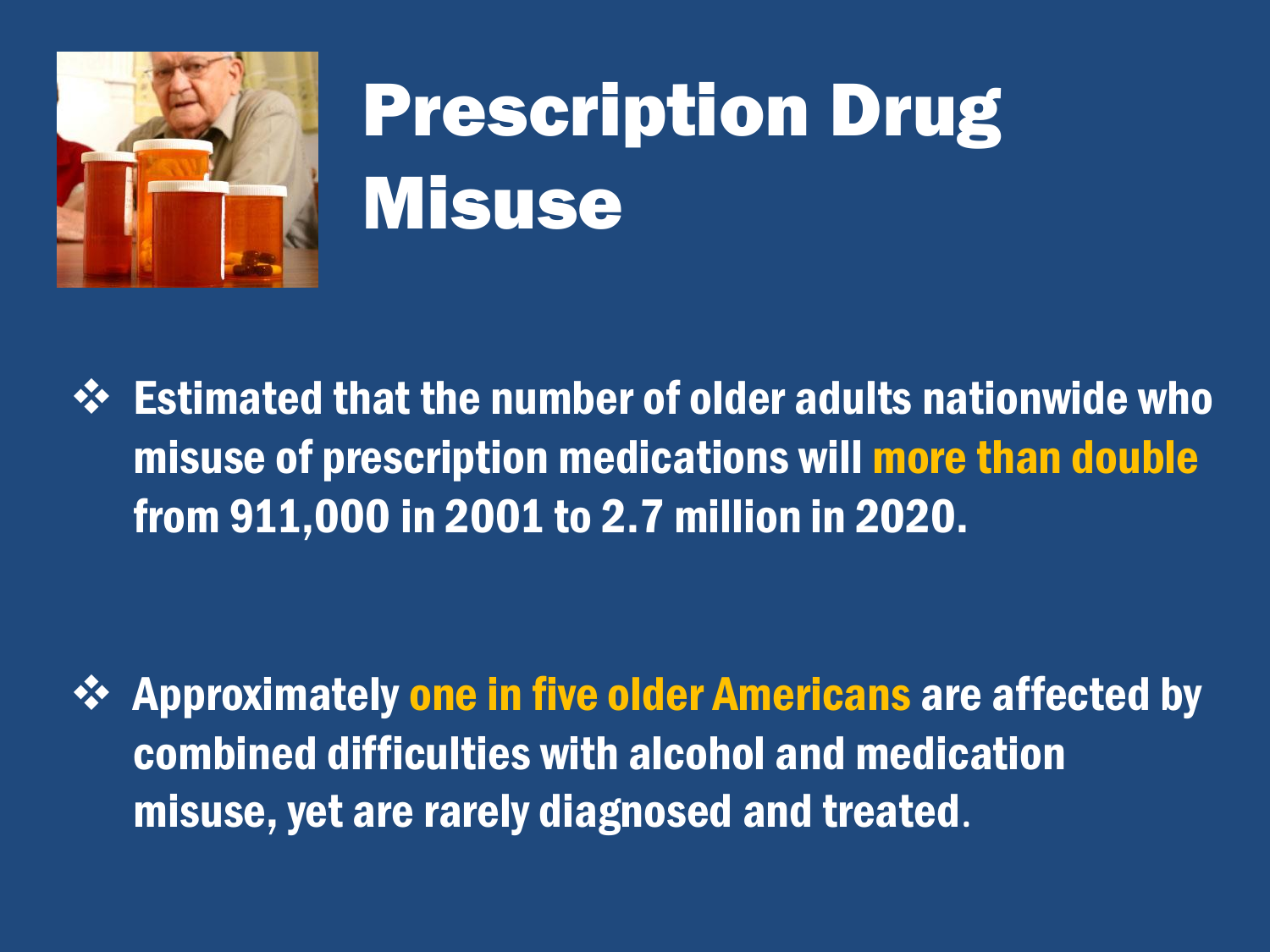# Suicide

 $\div$  **The national suicide rate for Americans age 65+ decreased by** nearly a third since its peak in 1987.

 $\div$  From 2005 – 2009, King County adults 60+ (15% of county residents) committed 20% of reported suicides.

 $\div$  Older men are especially vulnerable – suicide rate 7X higher than that of older women.

 White males age 85+ are at the greatest risk of all age-genderrace groups, with a rate that is over 4X higher than the nation's overall rate of suicide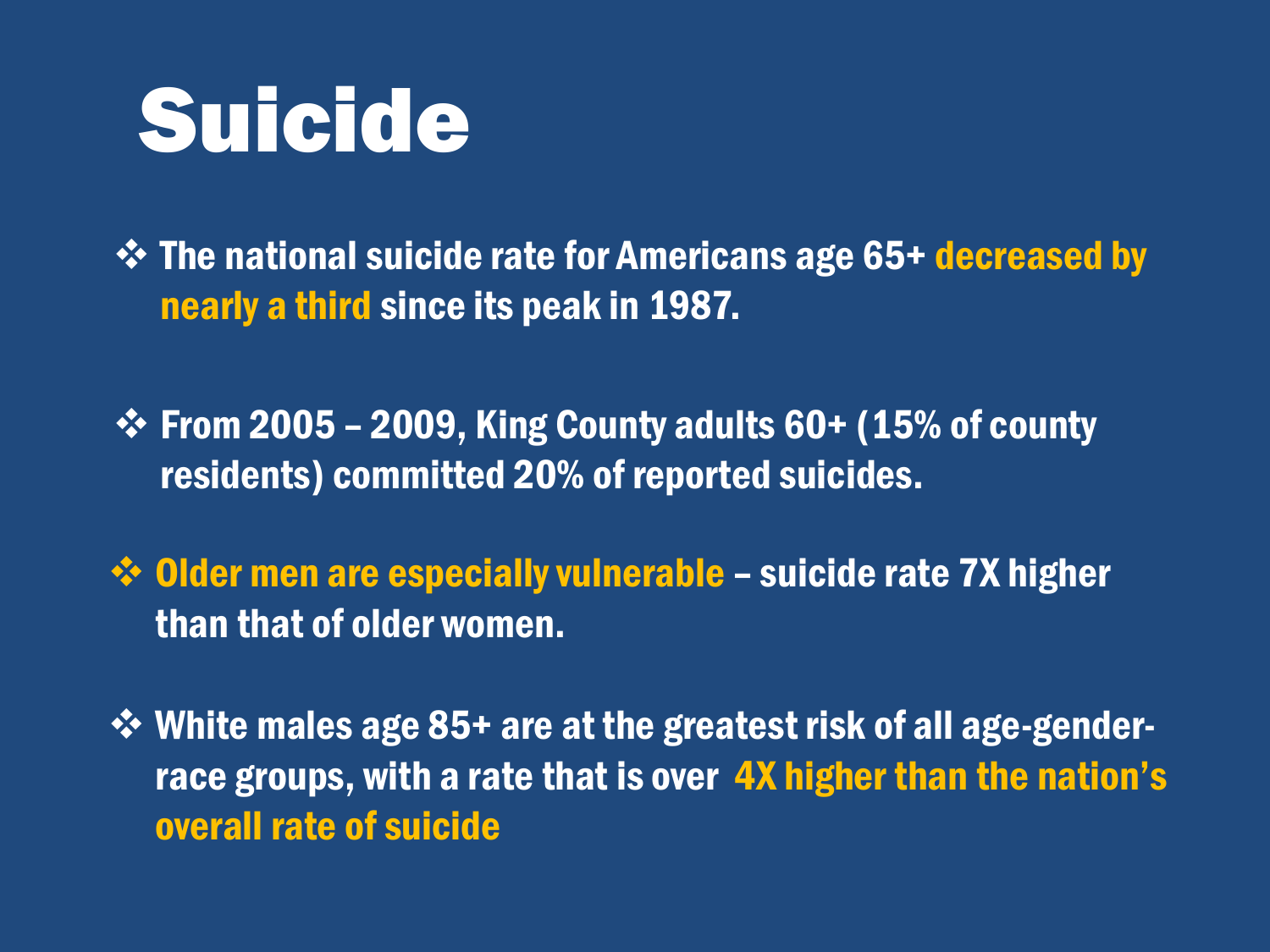Washington State Department of Social and Health Services declares, "Older adults remain the most under-served and inappropriately served population in mental health services"

Comprising 13% of the U.S. population, they receive only 6% of community mental health services. Furthermore, it is estimated that between one and 12% of older adults needing treatment for a substance use disorder receive the necessary services.

50% - 70% of older adults with mental disorder do not receive needed services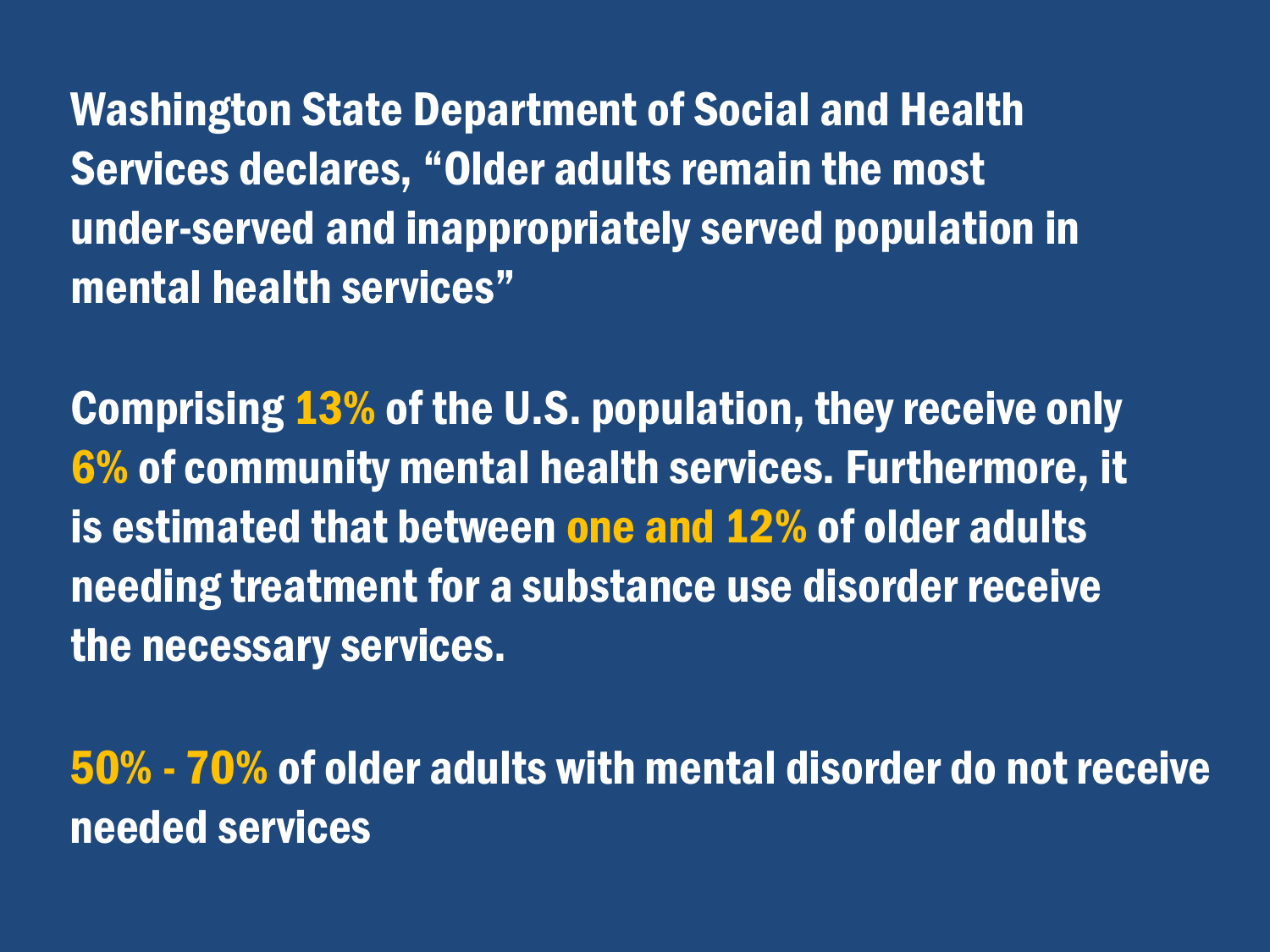$\triangleright$  Fear of stigma and discrimination associated with mental illness or substance use disorder

- $\triangleright$  Denial of problems by older adult and family
- $\triangleright$  Insufficient number of trained professionals
- $\triangleright$  Limited mobility and isolation
- $\triangleright$  Poverty
- $\triangleright$  Fragmented service system
- $\triangleright$  Gaps between research and practice
- $\triangleright$  Misdiagnose or under diagnose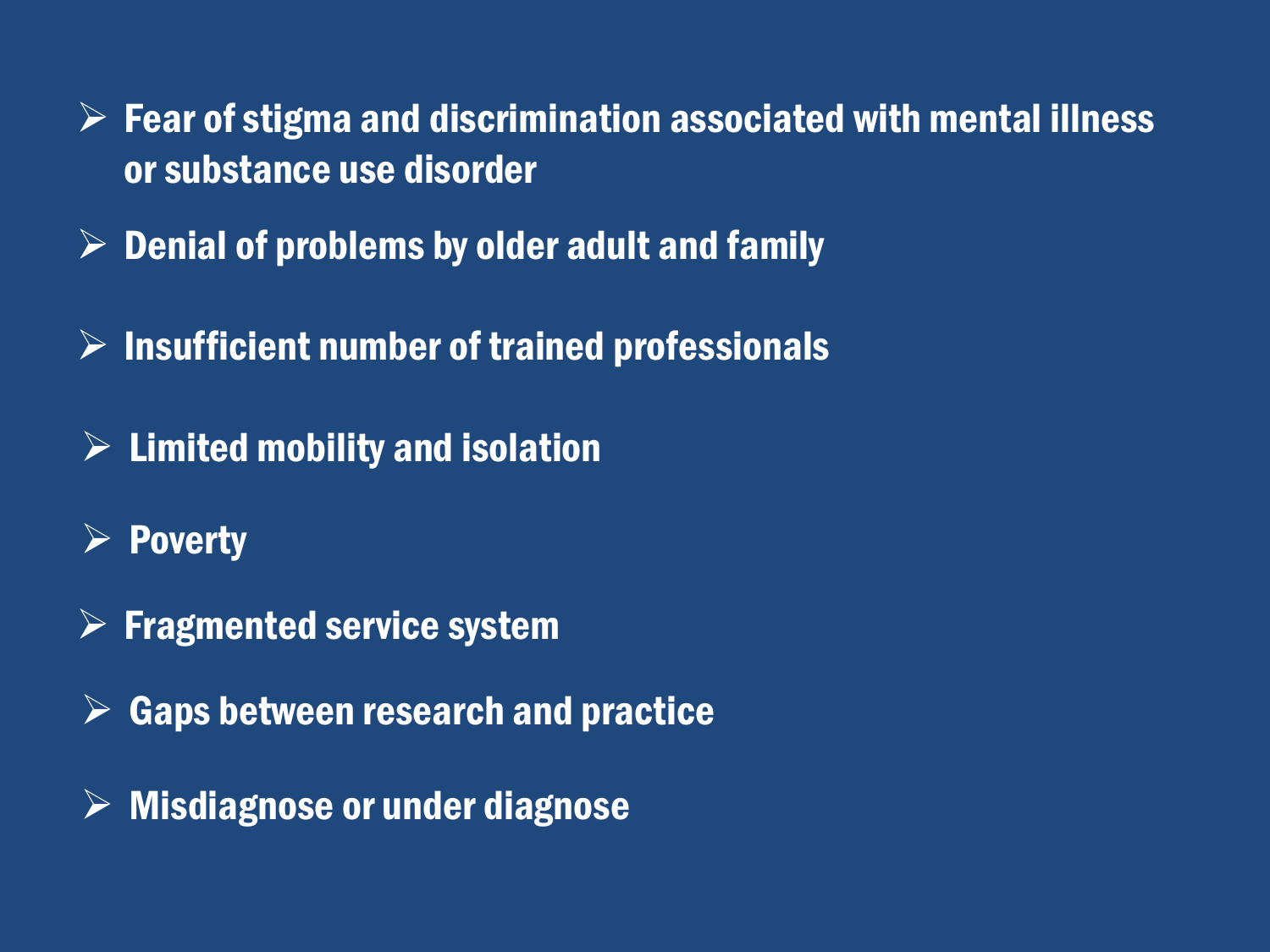# Expand Service Capacity

A system-wide expansion of service capacity for older adult behavioral health services in prevention, wellness, crisis intervention, outpatient clinical treatment, caregiver support, residential services and inpatient treatment.

Consider the anticipated increase in racial and ethnic diversity, as well as the needs of specialized populations (i.e., LGBTQ individuals and age-related subgroups) within the older adult cohort.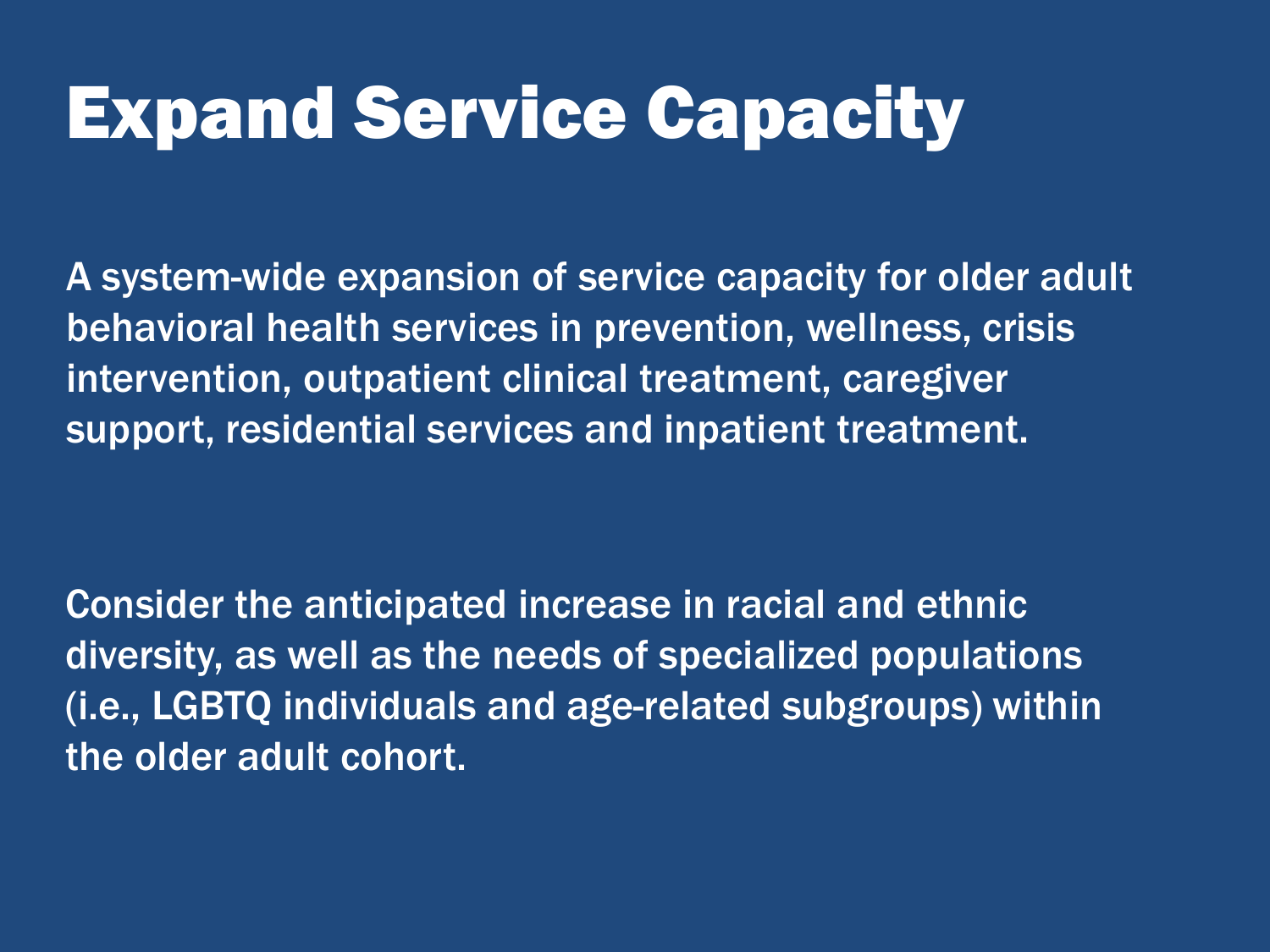### Community-Based Services

- **Example Service teams that provide in-home care such as** King County's EvergreenHealth's In-Home project.
- **❖ Benson Heights Rehabilitation Center and MH services** attached to nursing facilities.
- **WIDD Strategy: IMPACT model mental health professional** within primary care setting to develop and administer treatment for depression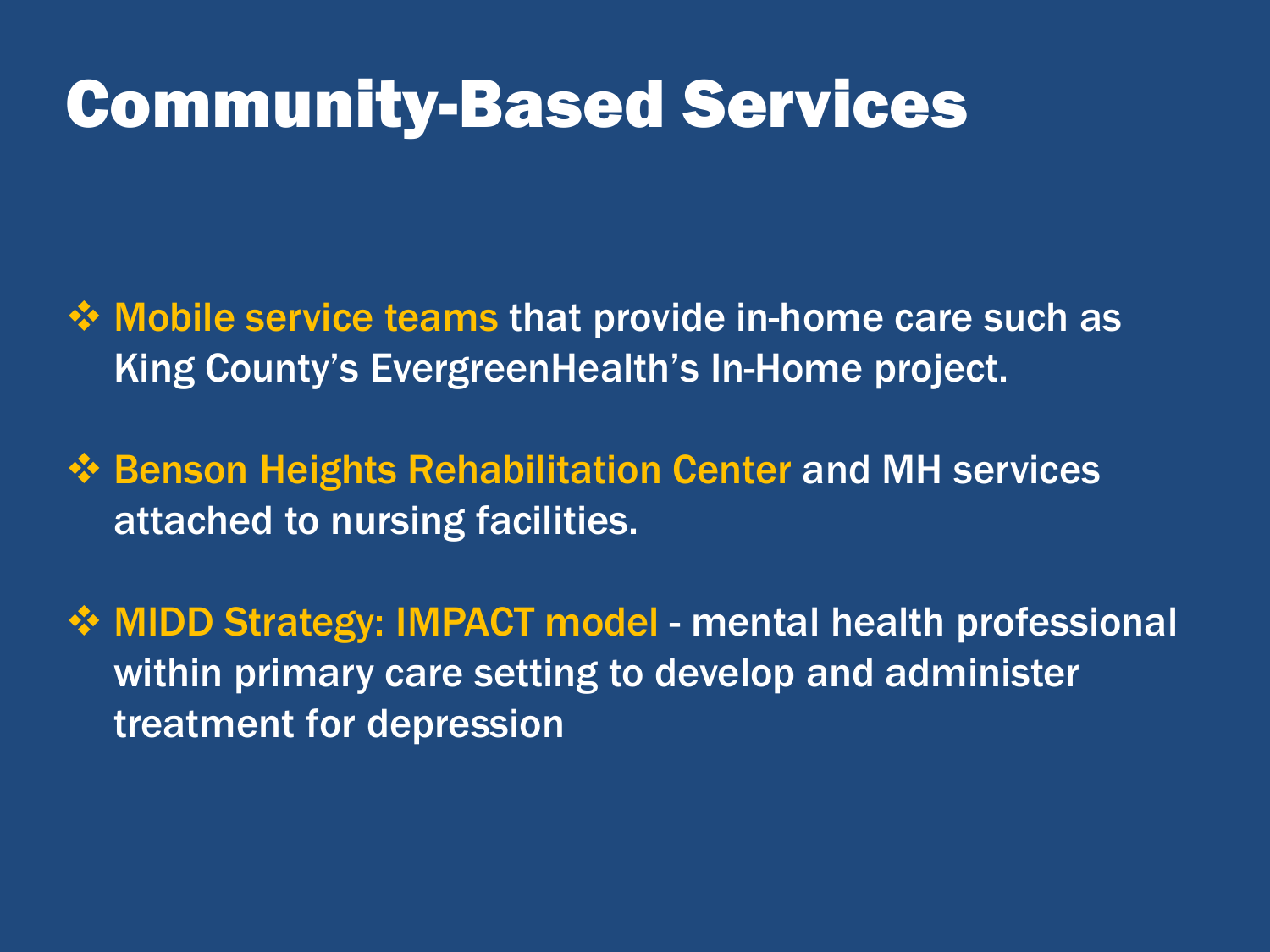# Prevention, Screening and Early Intervention Strategies

#### Universal Prevention

Educating the general population about the causes, symptoms and prevalence of behavioral health conditions as well as their related treatments can help reduce the stigma associated with mental health and substance abuse disorders; heighten awareness of potential warning signs; and offer the hope of relief.

Health promotion and education programs targeting older adults. As an example, the Wellness Initiative for Senior Education (WISE) is a curriculum-based health promotion program that aims to help older adults increase their knowledge and awareness of issues related to health and the aging process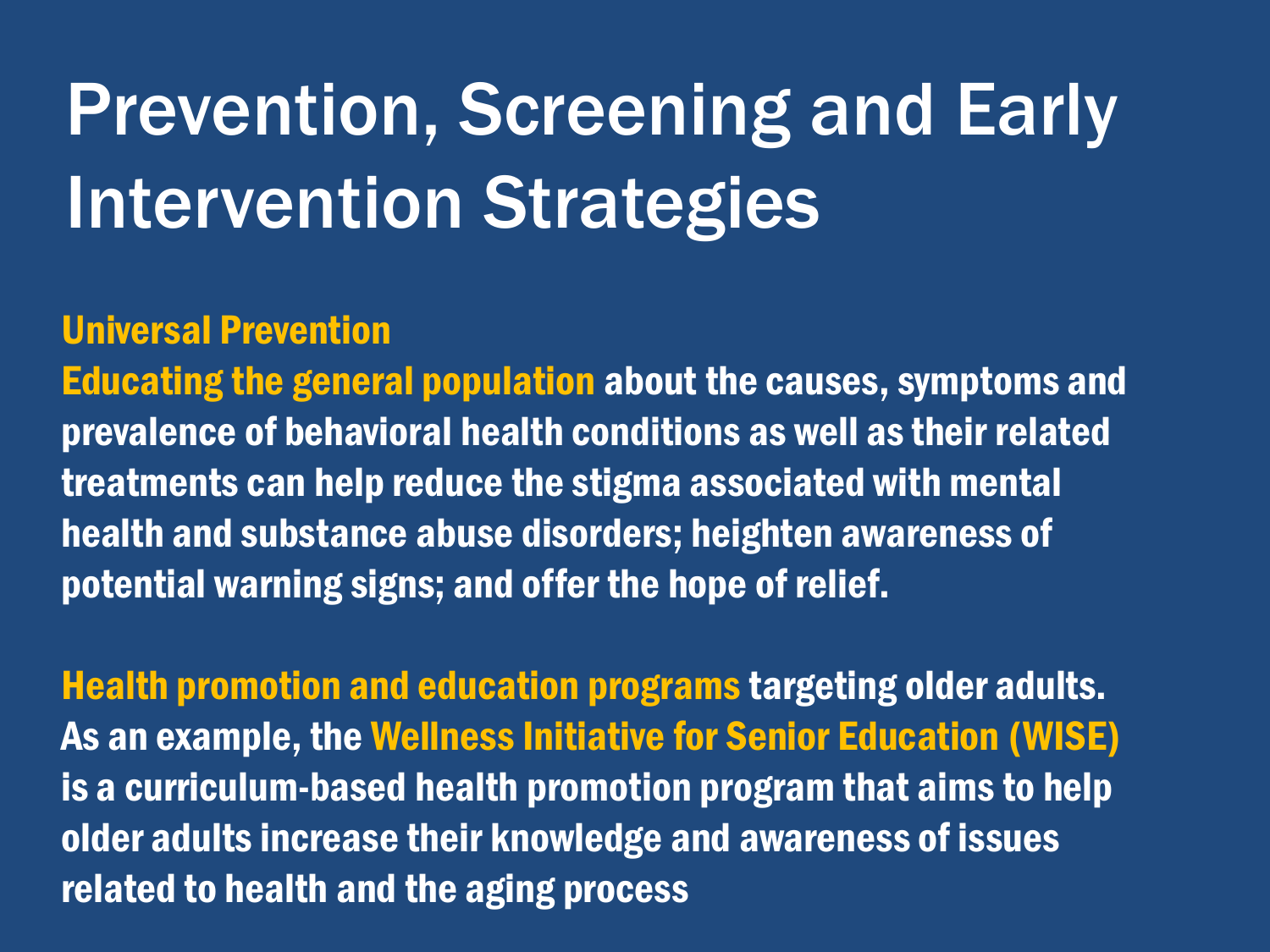## Selective Prevention

Programs focus on older adults who do not yet display signs of substance abuse, suicidality, or mental illness but are at risk for developing these problems.

- $\checkmark$  Peer led support groups
- $\checkmark$  Illness management and education curriculums
- $\checkmark$  Outreach services to homebound individuals
- $\checkmark$  Gatekeepers model trains community members, such as postal workers, bank tellers, and other professionals that come into contact with older adults to identify vulnerable individuals and refer them to relevant services.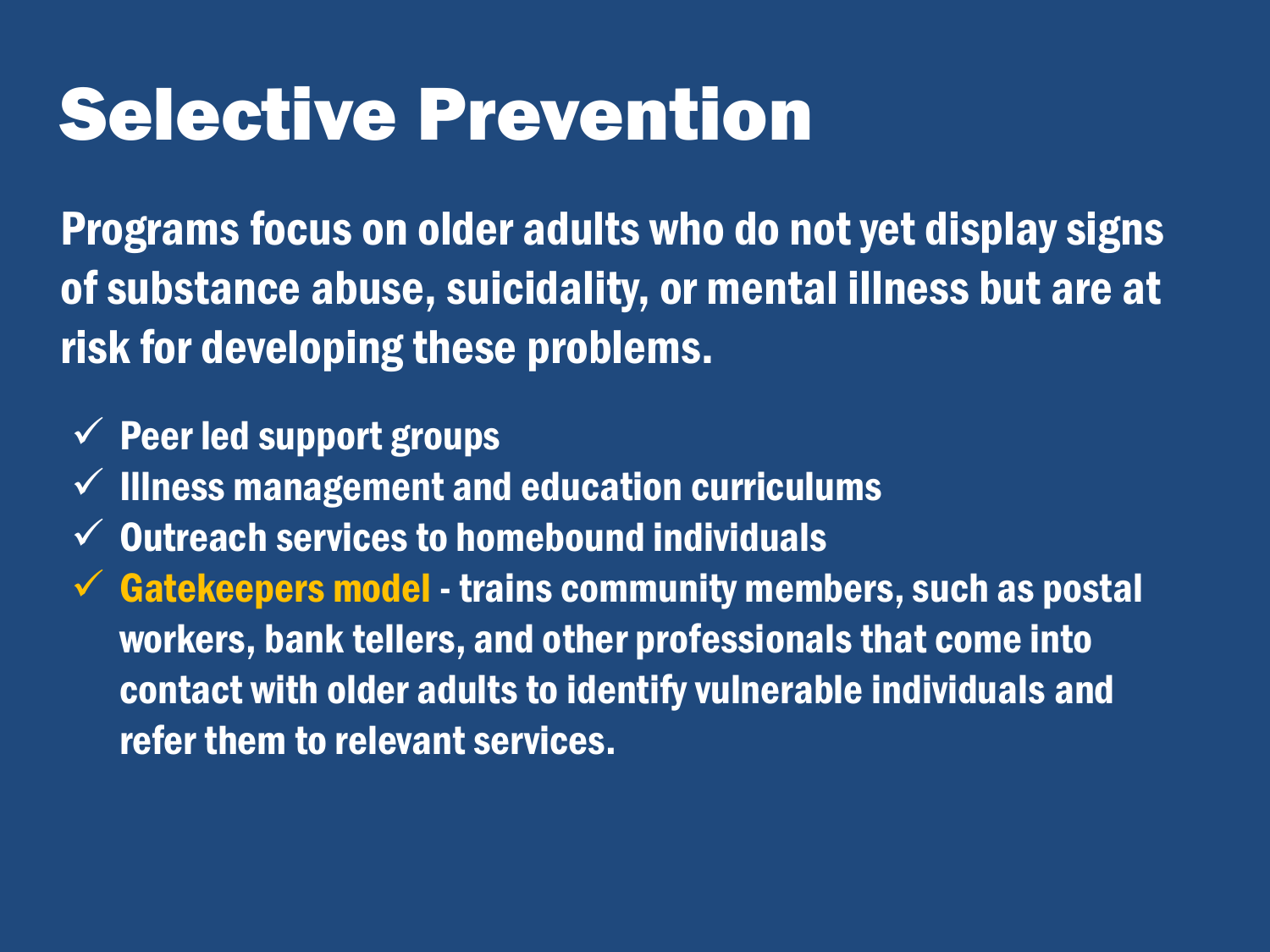# Indicated Prevention

Focus on older adults with detectable symptoms and/or primary risk factors for behavioral health conditions. An older adult referred to substance abuse treatment-based upon an emergency room visit for an alcohol related incident is one such example.

PROSPECT (Prevention of Suicide in Primary Care Elderly) Primary care physicians are trained to recognize the symptoms of depression, design the appropriate treatment approach and work with health care professionals to monitor treatment.

Project GOAL (Guiding Older Adult Lifestyles) provides brief physician counseling sessions for older adults that demonstrate signs of elevated alcohol consumption.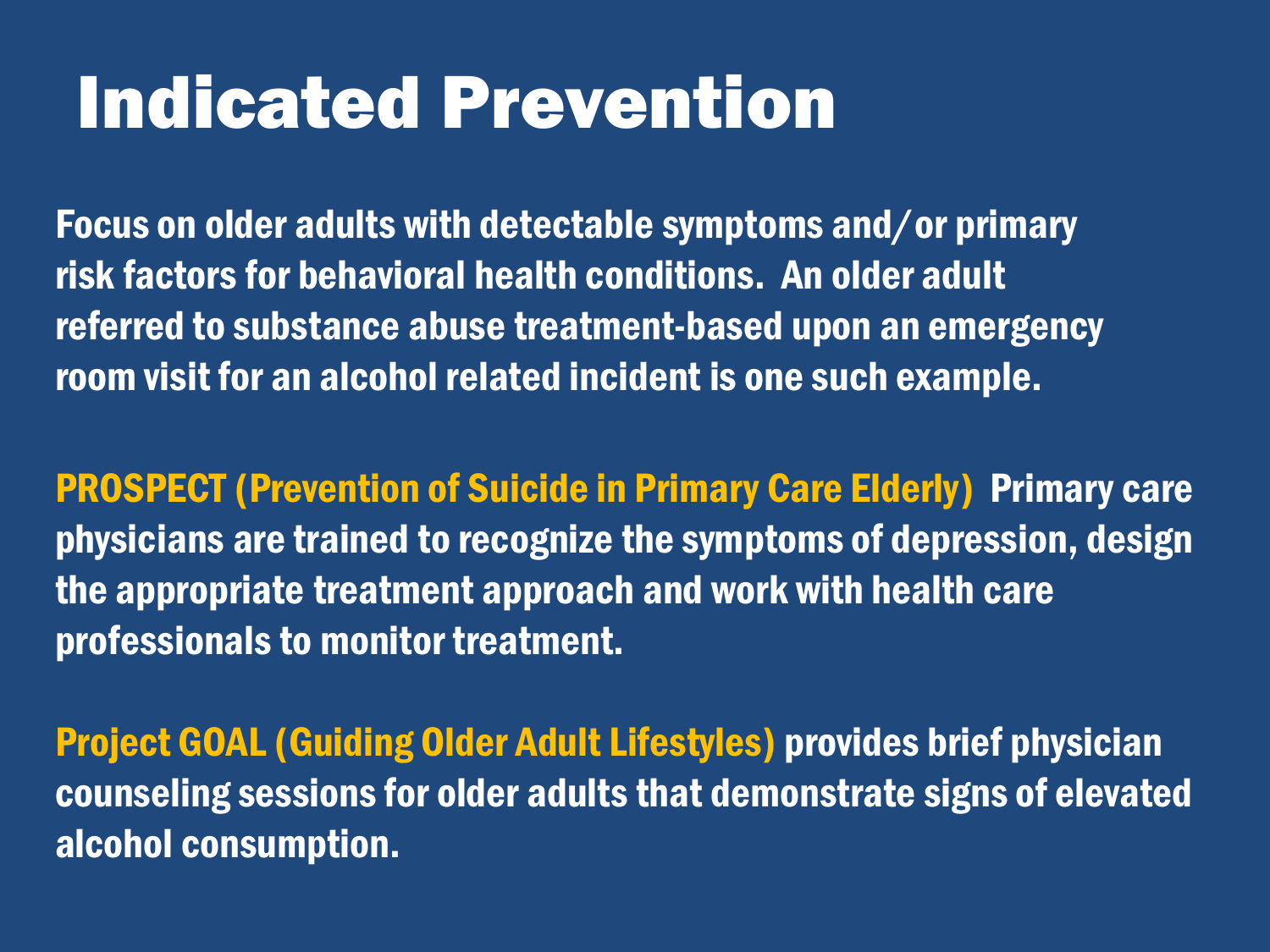

## Coordinated & Integrated **Care**

#### 2SSB 6312 – System Integration

Healthier Washington Project - \$65 million dollar grant form CMMI (Center of Medicaid and Medicare Innovation) based on Washington State Health Care Innovation Plan

King County Transformation Project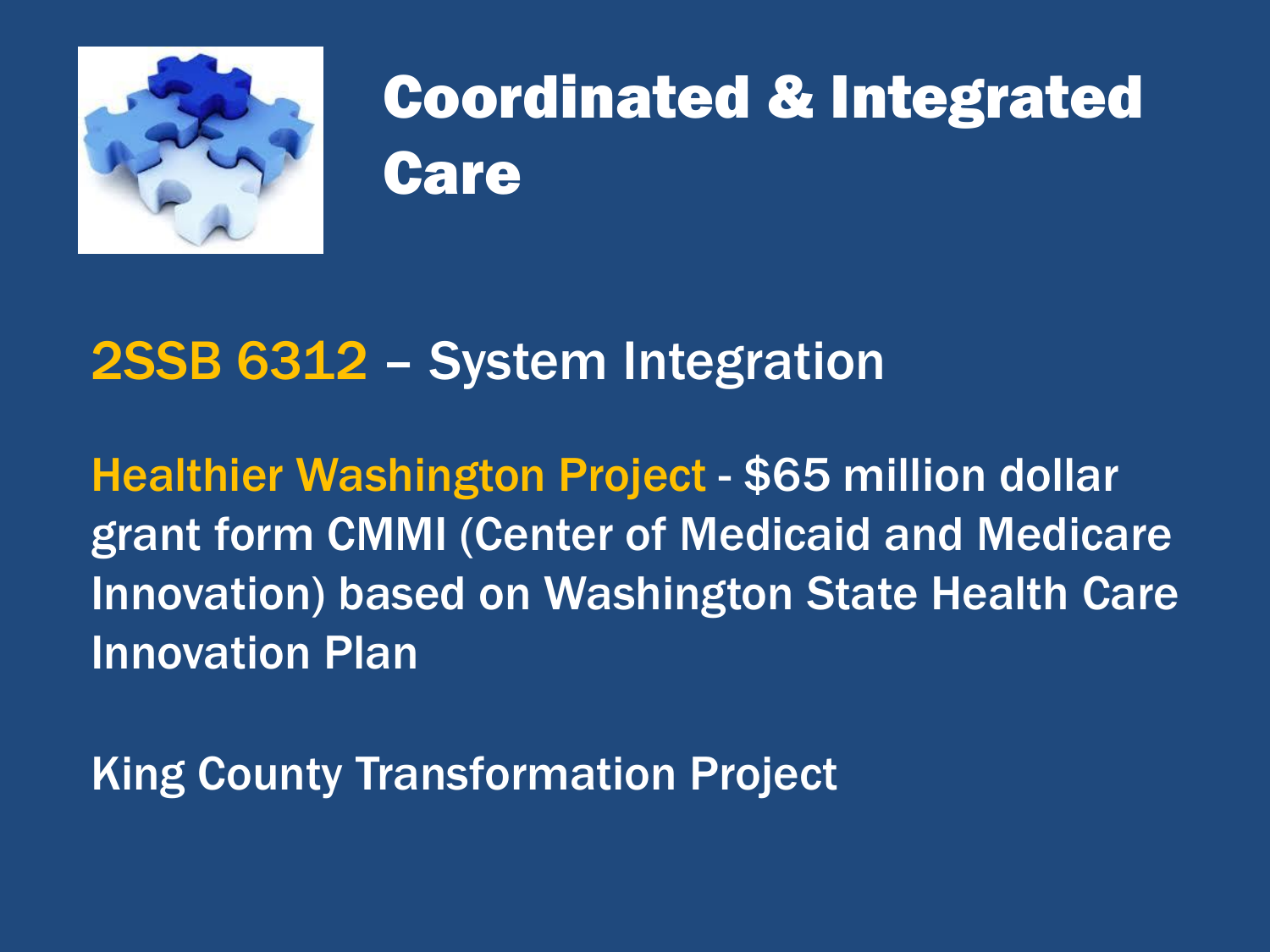### Increase Workforce Capacity

 Certified Geriatric Psychiatrists – 6,000 needed by 2020

❖ Social Workers - A 2006 survey found that 9% identified aging as primary field of practice even though nearly 75% reportedly worked in some capacity with older adults.

 $\div$  **Psychologists – 2008 survey revealed 4.2%** identified geropsychology as area of focus and most were in private or group practice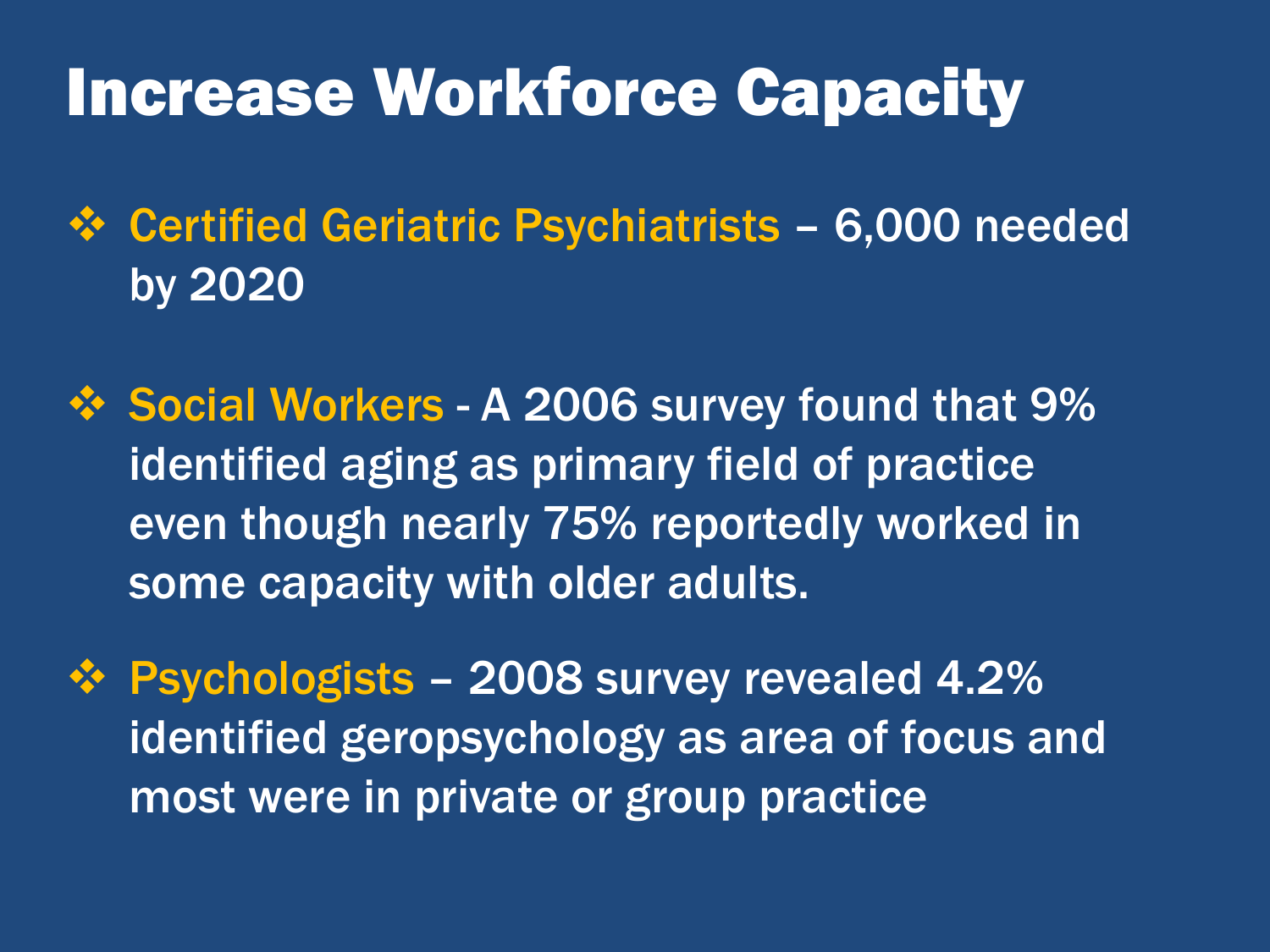

# Evidence-Supported Services

- **☆ Applying the best available research results (evidence)** when making decisions about treatment
- Research evidence along with clinical expertise and patient preferences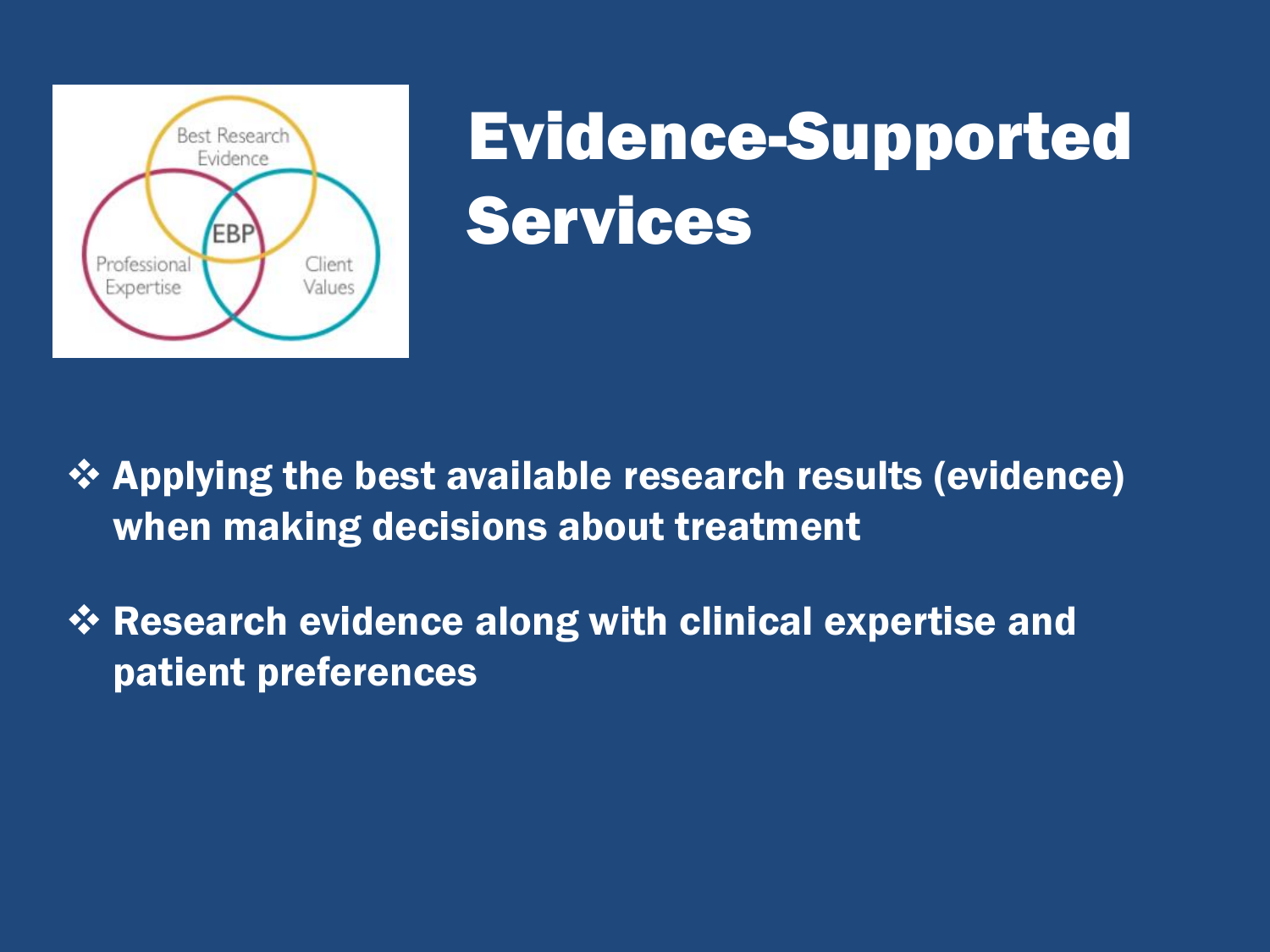National Registry of Evidence-based Programs and Practices (NREPP) <http://www.nrepp.samhsa.gov/Index.aspx>

Network partnerships guide developed by SAMHSA and National Council on the Aging (NCOA) [http://www.ncoa.org/improve-health/center-for-healthy-aging/content](http://www.ncoa.org/improve-health/center-for-healthy-aging/content-library/PromoteOAHealth_SAMHSA.pdf)library/PromoteOAHealth\_SAMHSA.pdf

NCOA listing of highest-level-criteria evidence-based disease prevention and health promotion programs [http://www.ncoa.org/improve-health/center-for-healthy-aging/where-to-find](http://www.ncoa.org/improve-health/center-for-healthy-aging/where-to-find-evidence-based.html)evidence-based.html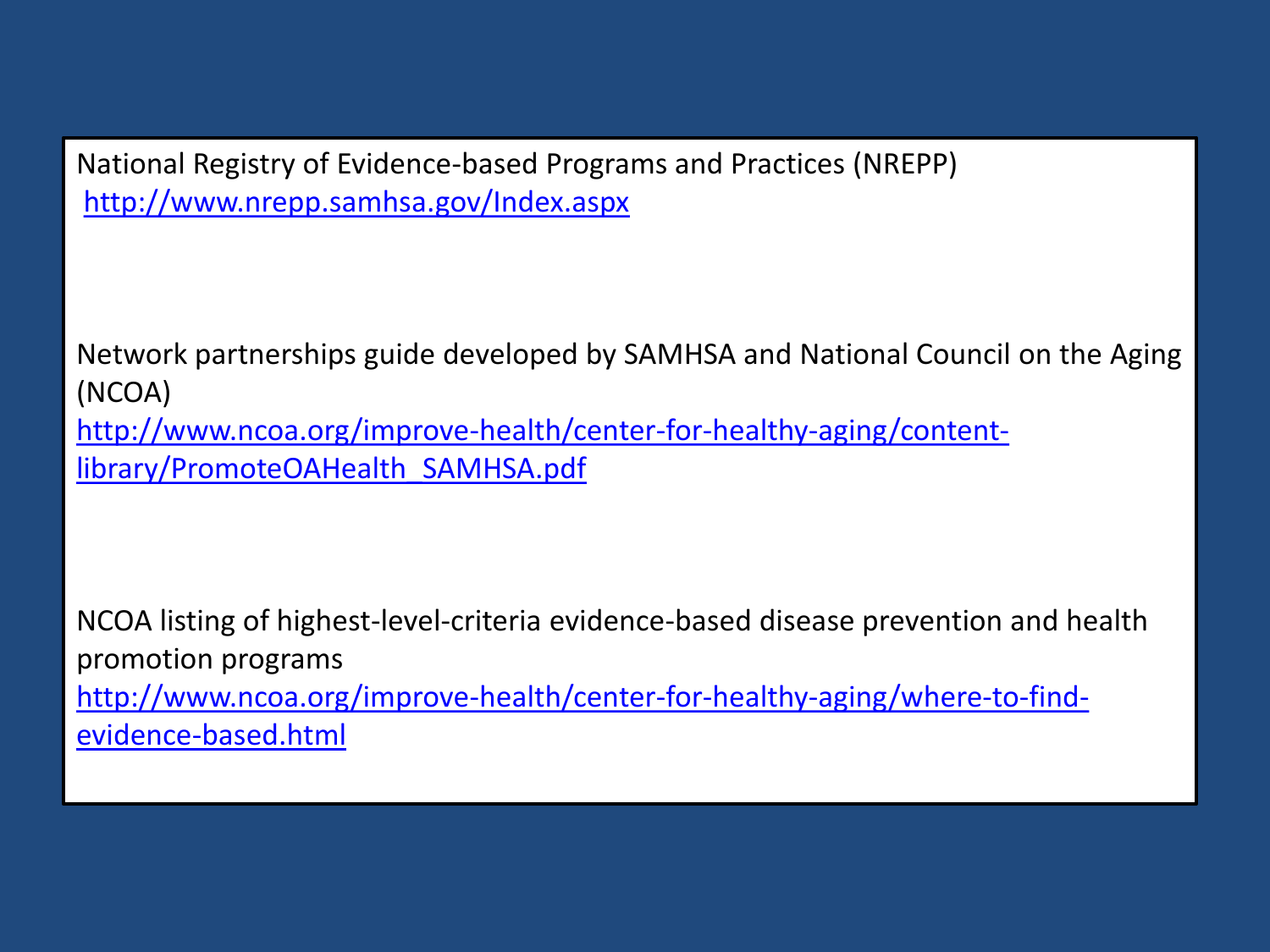MIDD Strategy: Geriatric Regional Assessment Team (GRAT) – Evergreen Health

Program to Encourage Active Rewarding Lives for Seniors (PEARLS) - A series of sessions with trained service worker in the home targeting depression

Brief Intervention & Treatment for Elders (BRITE) – Substance screening and intervention consisting of: 1) screening; 2) brief intervention; 3) 1-7 sessions of solution focused and goal oriented; 4) referral to specialized treatment.